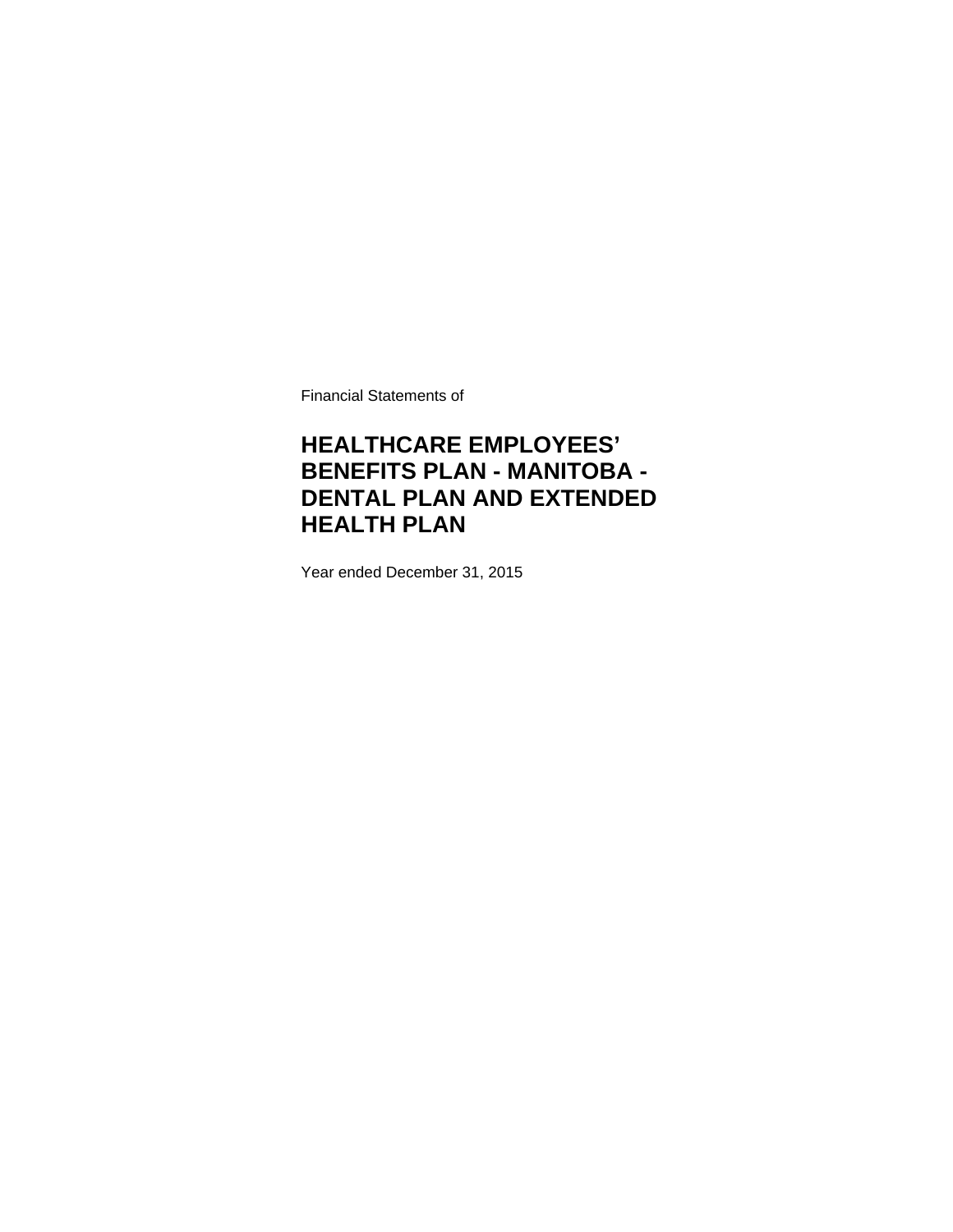

**KPMG LLP** Suite 2000 - One Lombard Place Winnipeg MB R3B 0X3 Canada

Telephone Fax Internet

(204) 957-1770 (204) 957-0808 www.kpmg.ca

# **INDEPENDENT AUDITORS' REPORT**

To the Board of Trustees of Healthcare Employees' Benefits Plan - Manitoba - Dental Plan and Extended Health Plan

We have audited the accompanying financial statements of Healthcare Employees' Benefits Plan - Manitoba - Dental Plan and Extended Health Plan, which comprise the statement of financial position as at December 31, 2015, the statement of changes in net assets available for benefits for the year then ended, and notes, comprising a summary of significant accounting policies and other explanatory information.

#### *Management's Responsibility for the Financial Statements*

Management is responsible for the preparation and fair presentation of these financial statements in accordance with Canadian accounting standards for pension plans, and for such internal control as management determines is necessary to enable the preparation of financial statements that are free from material misstatement, whether due to fraud or error.

#### *Auditors' Responsibility*

Our responsibility is to express an opinion on these financial statements based on our audit. We conducted our audit in accordance with Canadian generally accepted auditing standards. Those standards require that we comply with ethical requirements and plan and perform the audit to obtain reasonable assurance about whether the financial statements are free of material misstatement.

An audit involves performing procedures to obtain audit evidence about the amounts and disclosures in the financial statements. The procedures selected depend on our judgment, including the assessment of the risks of material misstatement of the financial statements, whether due to fraud or error. In making those risk assessments, we consider internal control relevant to the entity's preparation and fair presentation of the financial statements in order to design audit procedures that are appropriate in the circumstances, but not for the purpose of expressing an opinion on the effectiveness of the entity's internal control. An audit also includes evaluating the appropriateness of accounting policies used and the reasonableness of accounting estimates made by management, as well as evaluating the overall presentation of the financial statements.

We believe that the audit evidence we have obtained is sufficient and appropriate to provide a basis for our audit opinion.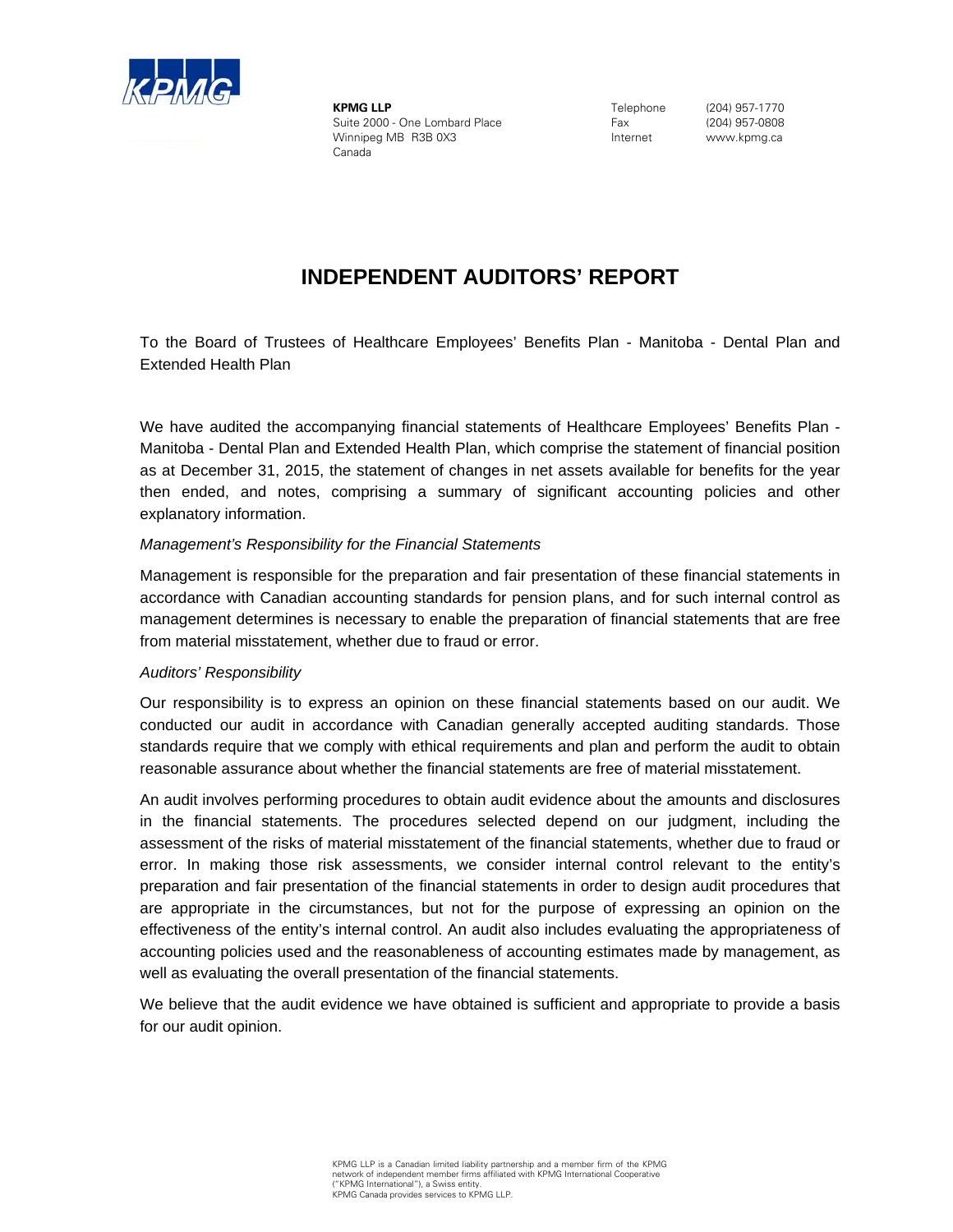

#### *Opinion*

In our opinion, the financial statements present fairly, in all material respects, the financial position of Healthcare Employees' Benefits Plan - Manitoba - Dental Plan and Extended Health Plan as at December 31, 2015, and its changes in net assets available for benefits for the year then ended in accordance with Canadian accounting standards for pension plans.

 $KPMG$  12P

Chartered Professional Accountants

June 16, 2016 Winnipeg, Canada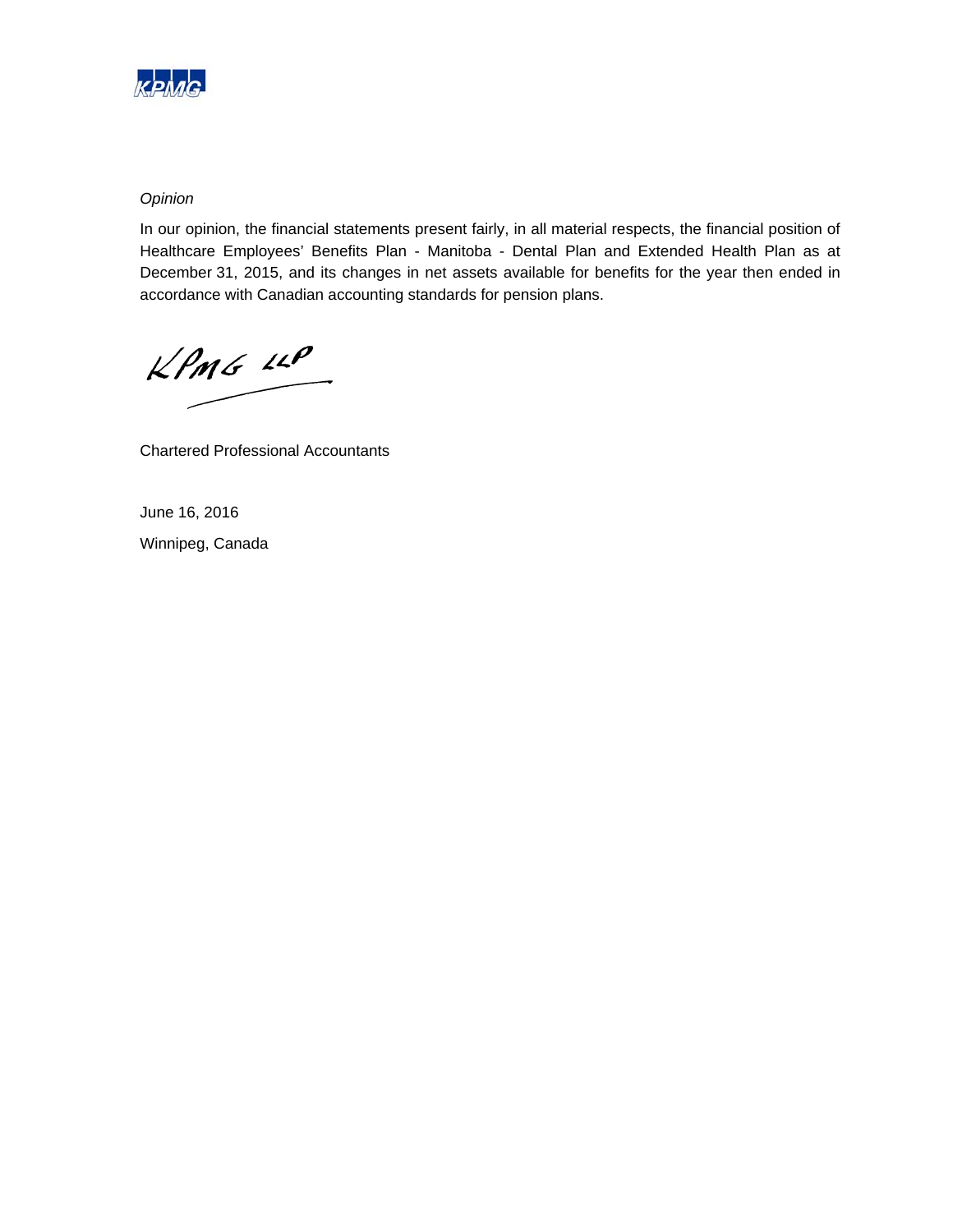**Statement of Financial Position** 

December 31, 2015, with comparative information for 2014

|                                                                                             | 2015                              | 2014                              |
|---------------------------------------------------------------------------------------------|-----------------------------------|-----------------------------------|
| Assets                                                                                      |                                   |                                   |
| Cash                                                                                        | 2,888,284<br>S.                   | 1,462,083<br>S                    |
| Premiums receivable                                                                         | 2,119,397                         | 3,254,005                         |
| Receivable from Manitoba Blue Cross                                                         | 443,004                           | 547,862                           |
| <b>Prepaid expenses</b>                                                                     | 9,281                             | 5,616                             |
| Due from Manitoba Blue Cross (note 3):<br><b>Dental Plan</b><br><b>Extended Health Plan</b> | 3,189,696<br>22.433.383           | 3,284,695<br>22,119,559           |
| <b>Total assets</b>                                                                         | \$31,083,045                      | \$30,673,820                      |
| <b>Liabilities</b>                                                                          |                                   |                                   |
| Claims payable and accrued liabilities                                                      | 4,938,500<br>S.                   | \$4,715,042                       |
| Government remittances payable                                                              | 12,559                            | 1,878                             |
| Due to Healthcare Employees' Pension Plan - Manitoba (note 10)                              | 115,473                           | 179,498                           |
| Obligations for IBNR (note 4):<br><b>Dental Plan</b><br><b>Extended Health Plan</b>         | 474,429<br>2,511,064<br>2,985,493 | 446,733<br>2,323,793<br>2,770,526 |
| <b>Total liabilities</b>                                                                    | 8,052,025                         | 7,666,944                         |
| Commitment (note 11)                                                                        |                                   |                                   |
| Net assets available for benefits (note 5)                                                  | \$23,031,020                      | \$23,006,876                      |

See accompanying notes to financial statements.

Approved by the Trustees:

Chair Vice-Chair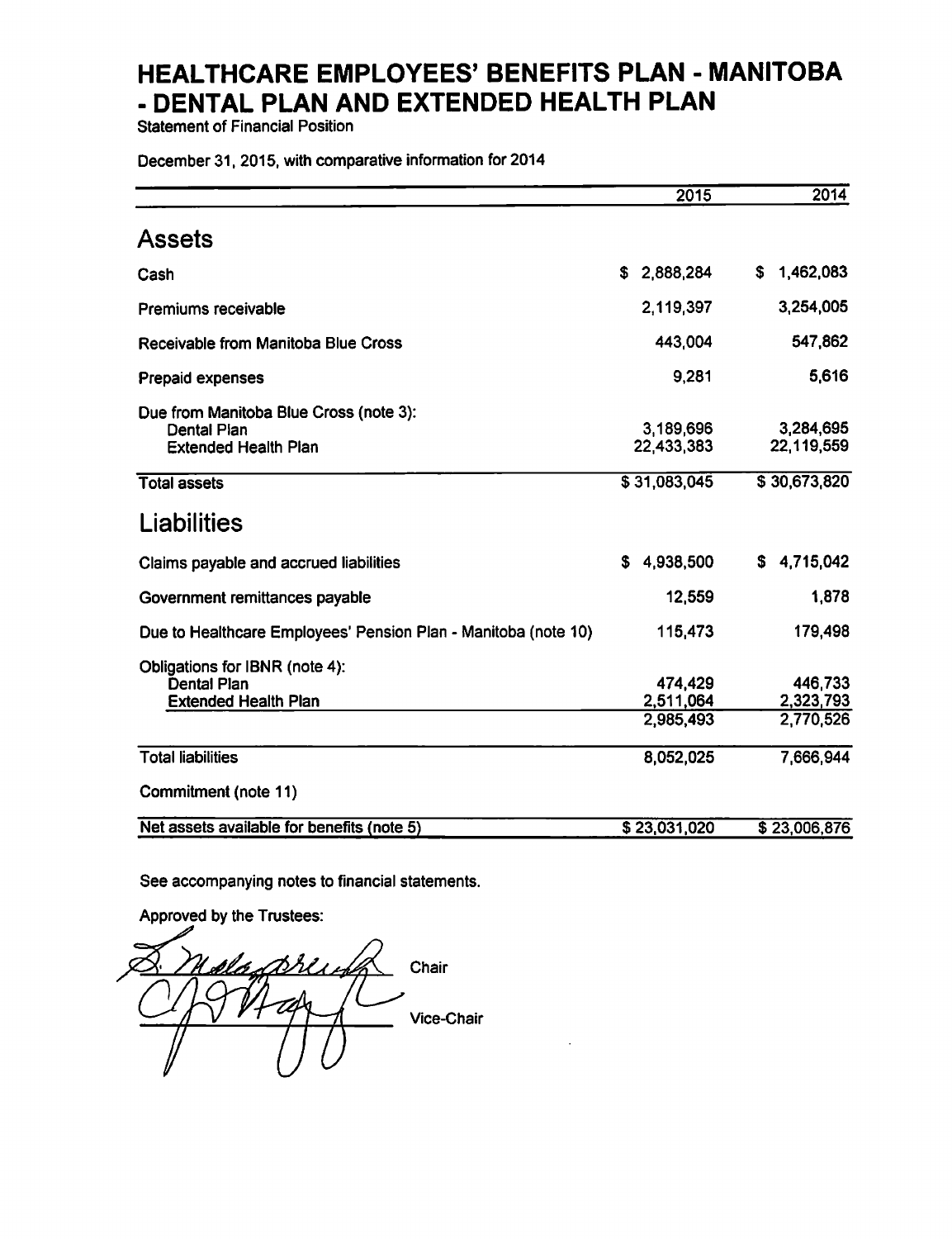Statement of Changes in Net Assets Available for Benefits

Year ended December 31, 2015, with comparative information for 2014

|                                                                     | Dental Plan  | Extended<br><b>Health Plan</b> | 2015<br>Total | 2014<br>Total    |
|---------------------------------------------------------------------|--------------|--------------------------------|---------------|------------------|
| Increases:                                                          |              |                                |               |                  |
| Premiums                                                            | \$24,526,870 | 32,655,632<br>\$               | \$57,182,502  | 56,382,083<br>\$ |
| Investment interest income                                          | 41,166       | 231,145                        | 272,311       | 283,101          |
|                                                                     | 24,568,036   | 32,886,777                     | 57,454,813    | 56,665,184       |
| Decreases:                                                          |              |                                |               |                  |
| Claims incurred<br>Administrative - HEBP                            | 22,772,578   | 28,625,423                     | 51,398,001    | 48,057,366       |
| (notes 6 and 10)                                                    | 742,433      | 941,471                        | 1,683,904     | 1,725,863        |
| <b>Administrative - Blue Cross</b>                                  | 1,138,629    | 1,717,525                      | 2,856,154     | 2,669,011        |
| Travel health insurance                                             |              |                                |               |                  |
| premiums                                                            |              | 1,277,643                      | 1,277,643     | 1,196,421        |
|                                                                     | 24,653,640   | 32,562,062                     | 57,215,702    | 53,648,661       |
| Increase (decrease) in net assets<br>prior to change in obligations |              |                                |               |                  |
| for IBNR                                                            | (85, 604)    | 324,715                        | 239,111       | 3,016,523        |
| Change in obligations for IBNR                                      | (27,696)     | (187, 271)                     | (214, 967)    | (114,454)        |
| Increase (decrease) in net assets<br>available for benefits         | (113,300)    | 137,444                        | 24,144        | 2,902,069        |
| Net assets available for benefits,<br>beginning of year             | 3,026,203    | 19,980,673                     | 23,006,876    | 20,104,807       |
| Net assets available for benefits,<br>end of year                   | \$2,912,903  | 20,118,117<br>S.               | \$23,031,020  | 23,006,876<br>\$ |

See accompanying notes to financial statements.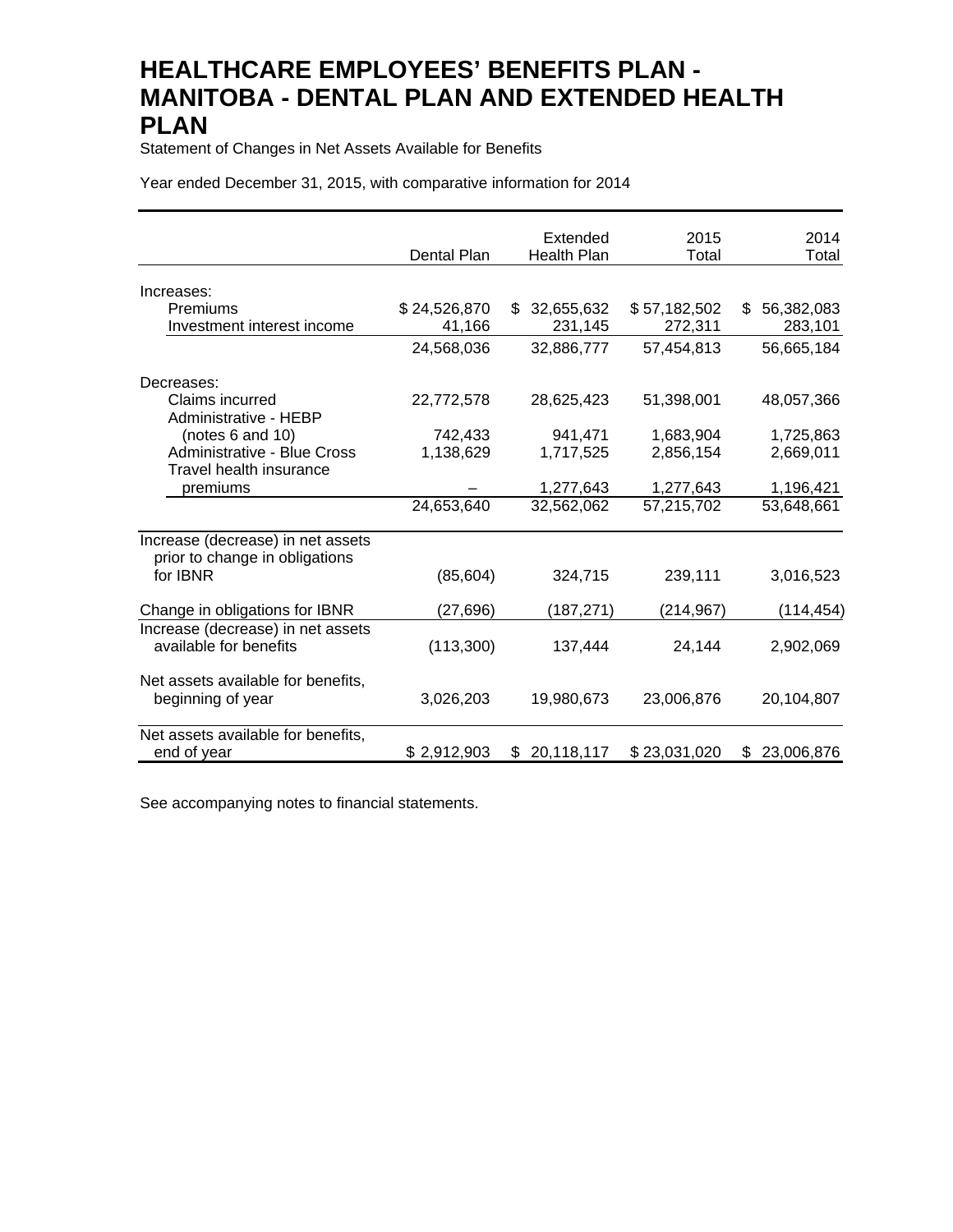Notes to Financial Statements

Year ended December 31, 2015

#### **1. General and description of the Plans:**

The Healthcare Employees' Benefits Plan - Manitoba (HEBP) is a jointly trusteed, not-for-profit organization which includes the dental plan and extended health plan (the Plans) for healthcare employees in Manitoba.

The Plans are registered as health and welfare trusts under the *Income Tax Act* and are not subject to income taxes*.*

The dental plan and extended health plan provide dental coverage and health benefits to participating active employees. They also include a retiree plan with basic - ambulance/semiprivate plan and an enhanced health plan. Claims administration and adjudication for these plans is provided by Manitoba Blue Cross. The Plans are on a self-insured budgeted administrative services only basis (BASO).

#### **2. Significant accounting policies:**

(a) Basis of presentation:

The Plans follow the Canadian accounting standards for pension plans for accounting policies related to its obligations. In selecting or changing accounting policies that do not relate to its obligations, the Plans comply on a consistent basis with Canadian accounting standards for private enterprises.

These financial statements are prepared on a going concern basis and present the aggregate financial position of the Plans as a separate financial reporting entity, independent of the participating employers and members. Only the assets and obligations to members eligible to participate in the Plans have been included in these financial statements. These financial statements do not portray the funding requirements of the Plans or the benefit security of the individual plan members.

(b) Financial instruments:

Financial instruments are recorded at fair value on initial recognition. Cash and investments, if any, are subsequently measured at fair value. All other financial instruments are subsequently measured at cost or amortized cost, unless management has elected to carry the instruments at fair value. The Plans have elected not to carry any such financial instruments at fair value.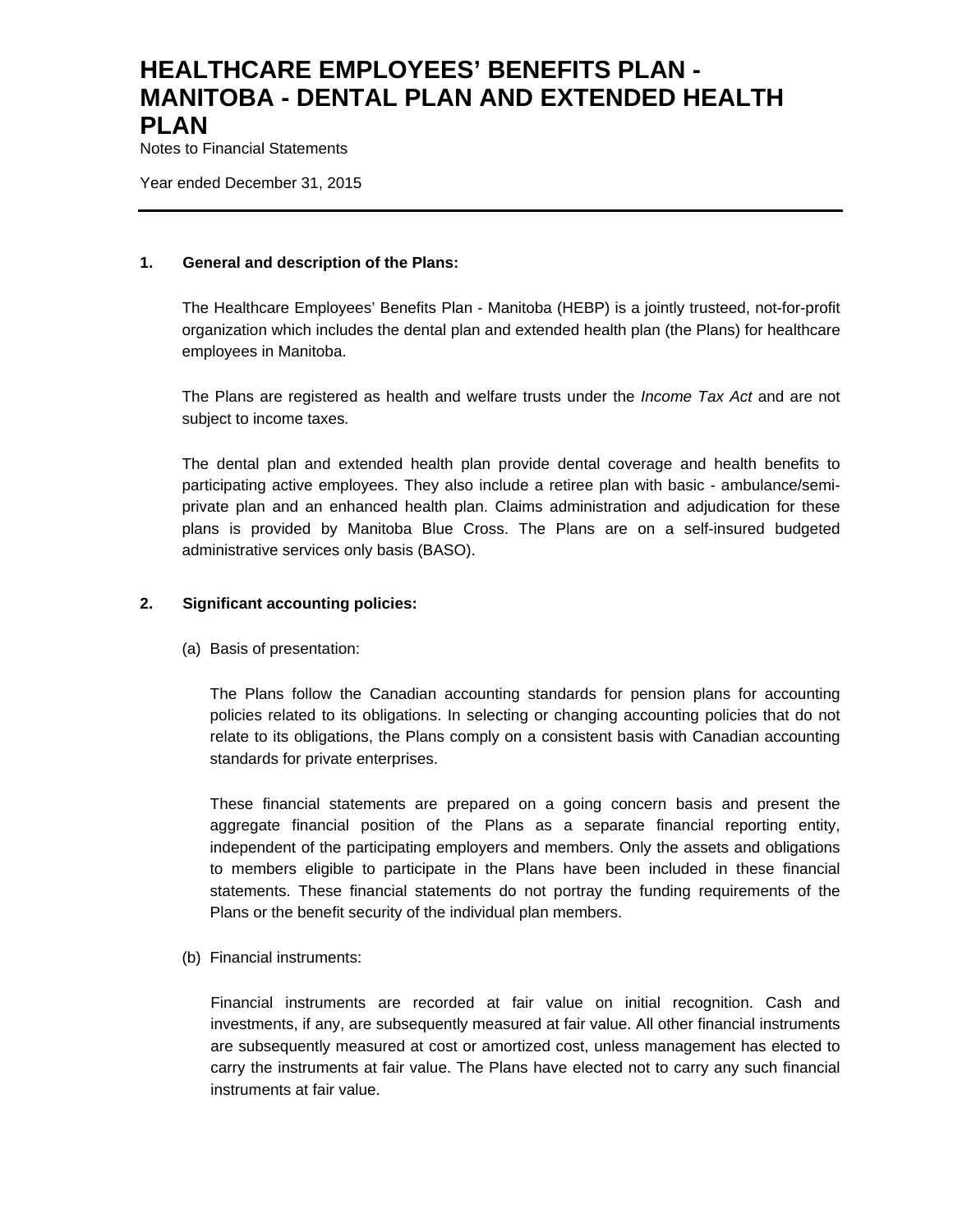Notes to Financial Statements (continued)

Year ended December 31, 2015

#### **2. Significant accounting policies (continued):**

Transaction costs incurred on the acquisition of financial instruments measured subsequently at fair value are expensed as incurred. All other financial instruments are adjusted by transaction costs incurred on acquisition and financing costs. These costs are amortized using the straight-line method.

#### (c) Premiums:

Premiums recorded in the statement of changes in net assets available for benefits include the employees' and employers' share of the premiums required for dental and extended health coverage. Premiums are recorded on an accrual basis.

(d) Claims:

Claims are recorded in the period in which they are paid or payable. Any claims not paid at fiscal year-end are reflected in claims payable and accrued liabilities.

(e) Use of estimates:

The preparation of financial statements requires management to make estimates and assumptions that affect the reported amounts of assets and liabilities, the disclosure of contingent assets and liabilities at the date of the financial statements and the reported amounts of increases and decreases in net assets available for benefits during the year. Actual results could differ from those estimates.

#### **3. Due from Manitoba Blue Cross:**

The amounts due from Manitoba Blue Cross are funds held by Manitoba Blue Cross to fund the Plans' obligations for IBNR, which are fully funded, and the claims fluctuation reserves, which are partially funded as disclosed in note 5. In addition, the amounts due from Manitoba Blue Cross include accumulated annual experience gains (losses) in the Dental Plan and Extended Health Plan.

Interest was earned on the amounts due from Manitoba Blue Cross ranging from 0.90 percent to 0.99 percent (2014 - 0.90 percent to 1.09 percent).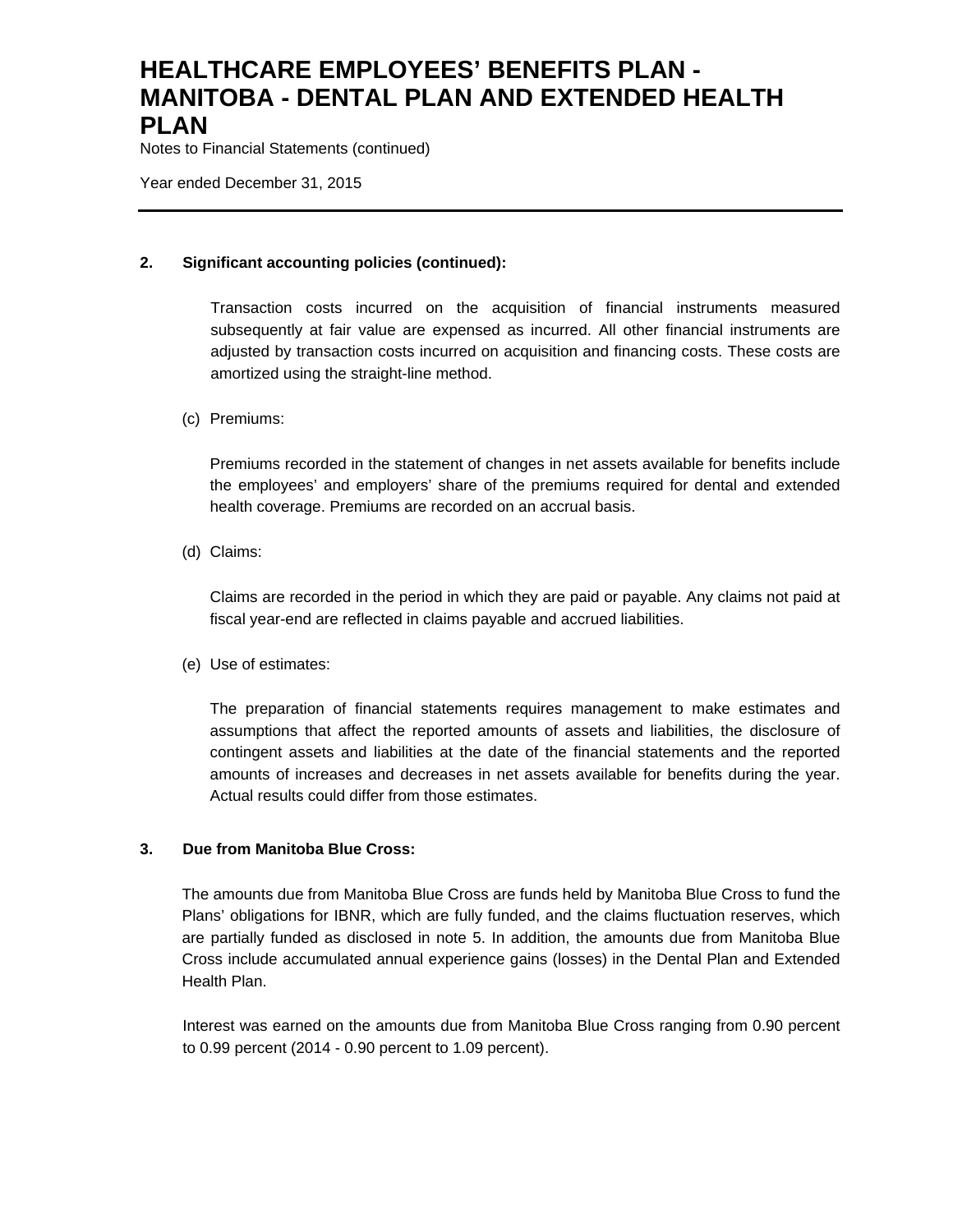Notes to Financial Statements (continued)

Year ended December 31, 2015

#### **4. Obligations for incurred but not reported (IBNR):**

The obligations for IBNR are estimates of claims which have been incurred but not reported at the date of the financial statements. The obligations are based on a study of claims during the fiscal year and are specific to the type of benefits provided.

#### **5. Net assets available for benefits:**

The Board of Trustees has approved the establishment of claims fluctuation reserves (CFR) from the net assets available for benefits. The target reserve for the Dental Plan has been established at an amount equal to 10 percent of the current year's premiums for the Dental Plan and is fully funded.

The Extended Health Plan consists of the Active and Retired plans. The target reserve for each of these plans has been established at an amount equal to 15 percent of the current year's premiums. The Active Plan and Retired Plan have fully funded reserves.

The following net assets available for benefits have been restricted for CFR:

|                                            | 2015                     | 2014                     |
|--------------------------------------------|--------------------------|--------------------------|
| Dental Plan<br><b>Extended Health Plan</b> | \$2,452,680<br>4.706.699 | \$2,433,124<br>4,628,164 |
|                                            | \$ 7.159.379             | \$7,061,288              |

#### **6. Administrative expenses:**

|                                                                                          |    | Dental<br>Plan                                | Extended<br>Health Plan                             |    | 2015<br>Total                                    |   | 2014<br>Total                                    |
|------------------------------------------------------------------------------------------|----|-----------------------------------------------|-----------------------------------------------------|----|--------------------------------------------------|---|--------------------------------------------------|
| Salaries and benefits<br>Trustee and custodial fees<br>Audit fees<br>Legal fees<br>Other | S  | 609,919<br>5,511<br>2,849<br>3,647<br>120,507 | \$<br>773.431<br>6,989<br>3,612<br>4.624<br>152.815 | \$ | 1,383,350<br>12,500<br>6.461<br>8.271<br>273,322 | S | 1,324,190<br>12,635<br>4,456<br>7,576<br>377,006 |
|                                                                                          | \$ | 742,433                                       | \$<br>941.471                                       | S  | 1,683,904                                        | S | 1,725,863                                        |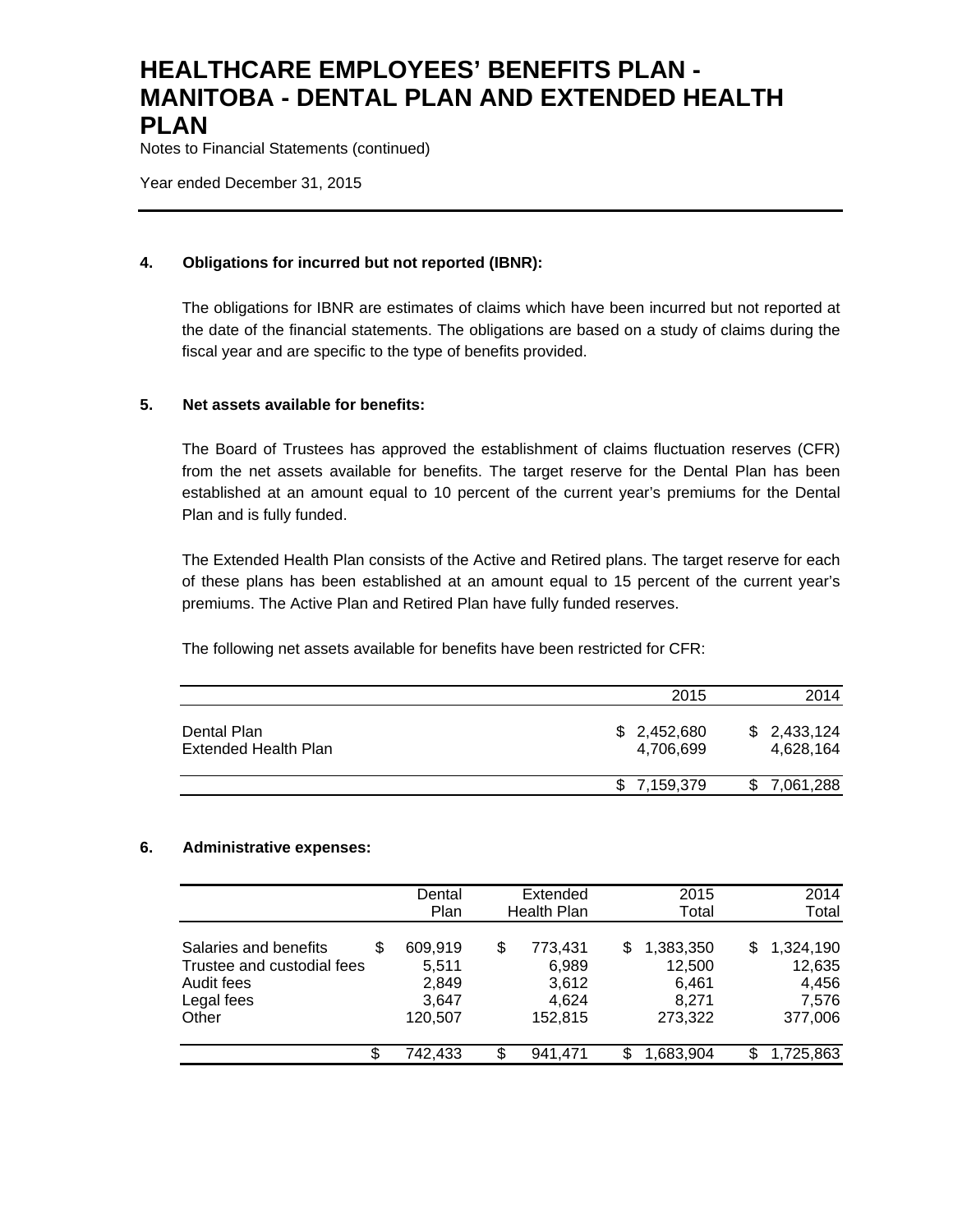Notes to Financial Statements (continued)

Year ended December 31, 2015

#### **7. Capital management:**

The main objective of the Plans is to sustain a certain level of net assets in order to meet the obligations of the Plans. Increases in net assets are a direct result of investment income generated by the Plans and premiums paid into the Plans by eligible employees and by the employers. The main use of net assets is for payment of claims of eligible members of the Plans.

#### **8. Risk management:**

(a) Market risk:

Management of the Plans believe they are not exposed to any market risks including interest rate, currency and other price risk in relation to the Plans' financial instruments.

(b) Credit risk:

Credit risk associated with premiums and other receivables is minimized due to their nature. Premiums are collected from participating members through the payroll process. No provision for doubtful premiums and other receivables has been recorded in either 2015 or 2014.

(c) Liquidity risk:

Liquidity risk is the possibility that financial assets of the Plans cannot be readily converted into cash when required. Liquidity risk is managed through premiums received being held by Manitoba Blue Cross on behalf of the Plans to fund the Plans' obligations. The Plans' claims payable and accrued liabilities and due to HEPP have contracted maturities of less than one year.

(d) Claims and premiums risk:

The nature of the unpaid claims is such that the establishment of obligations is based on known facts and interpretation of circumstances, on a case by case basis, and is therefore a complex and dynamic process influenced by a variety of factors.

Consequently, the establishment of obligations and premium rates relies on the judgment and opinions of a number of professionals, on historical precedent and trends, on prevailing legal, economic, social and regulatory trends and on expectations as to future developments. The process of determining premium rates and reserves necessarily involves risks that the actual results will deviate, perhaps substantially, from the best estimates made.